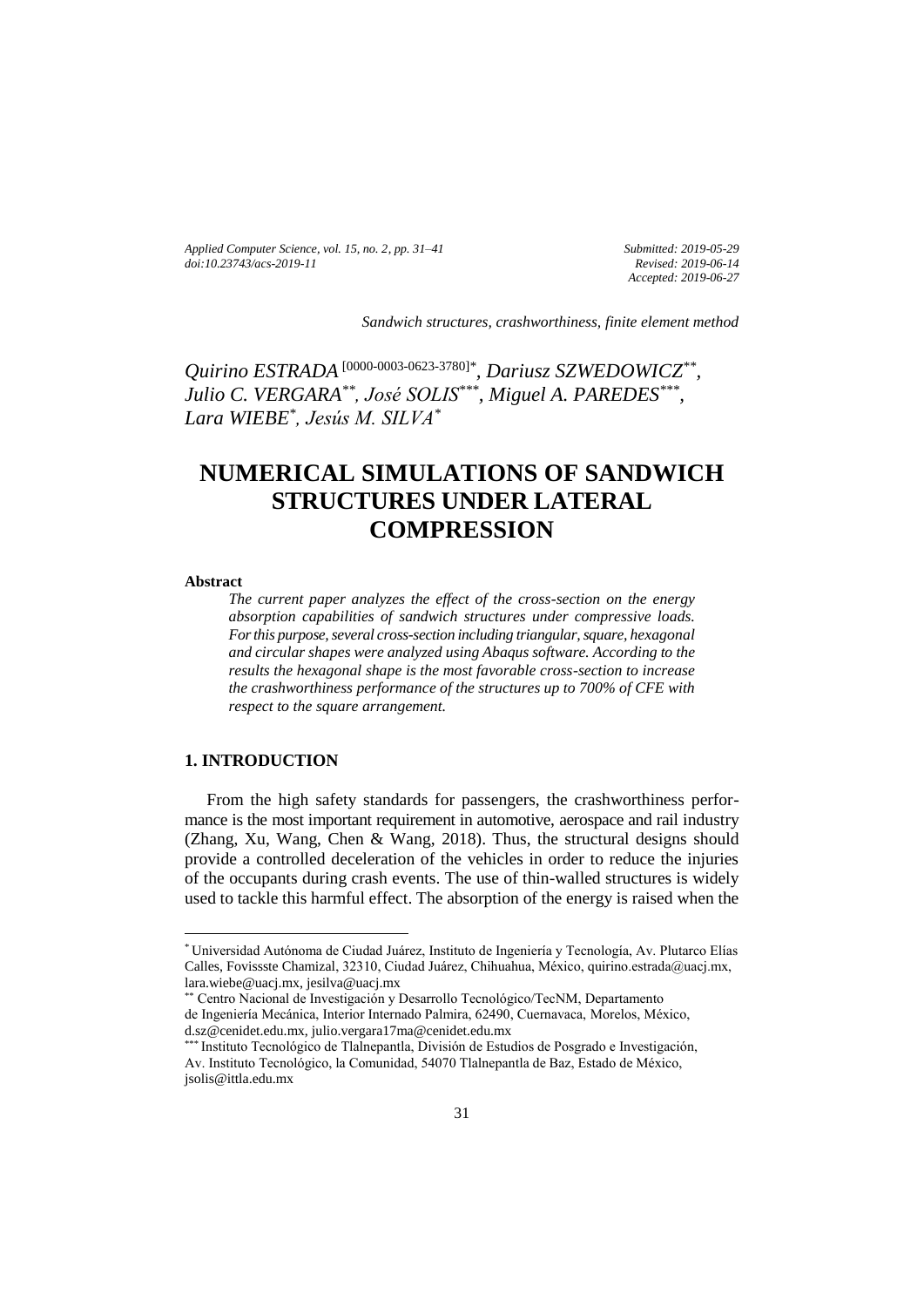structures are plastically deformed. The crashworthiness performance is a function of many parameters such as geometry, cross-section, material and arrangement of the structures. In this way, several thin-walled structures have been studied such as single (Goel, 2015), bi-tubular (Estrada et al., 2019), multicell and sandwich/ honeycomb arrangements (Ivañez, Fernandez-Cañadas & Sanchez-Saez, 2017). In all cases, such structures are an effective and low-cost alternative to absorb energy during crash events. Moreover, honeycomb arrangements allow an increase of crashworthiness capabilities in relation to other kinds of structures (Crupi, Epasto & Guglielmino, 2013). A typical sandwich structure is formed by a core between two face sheets (Li & Wang, 2017). Considering the orientation of the panel with respect to the load direction, the honeycomb structures can be crushed in-plane and out-of-plane direction. In both cases, different crashworthiness performances are obtained. In this context (Khan, Baig, & Mirza, 2012) it is reported an experimental investigation that deals with in-plane and outof-plane crushing of aluminum alloy 3003 honeycomb structures. The local and global plastic strains were obtained by digital image correlation. It was concluded that the out-of-plane direction presented the highest energy absorption. Considering in-plane crashworthiness behavior, many studies have focused their efforts to analyze different core topologies. However, triangular configuration exhibits a better crashworthiness performance of bio-inspired hierarchical honeycombs, (Yin, Huang, Scarpa, Wen, Chen & Zhang, 2018). Furthermore, for in out-of-plane direction, it was analyzed the energy absorption capabilities of bioinspired aluminum honeycomb with horseshoe mesostructured, (Yang, Sun, Yang, & Pan, 2018). The horseshoe shapes were built based on triangle, square, hexagon and kagome honeycomb structures. To compare with typical honeycomb structures the horse-shaped honeycomb obtained the best energy absorption performance. Considering filled materials, the authors of (Liu et al., 2017) evaluated the crushing response of aluminum honeycombs panels filled with expanded polypropylene (EPP) foams. The compression tests were conducted in axial (out of plane) and lateral (in plane) direction. For the axial configuration the EPP foam increased the crashworthiness performance of the structures compared to the empty honeycomb panels in a range of 43 to 120%. Moreover, a better improvement was found for energy absorption in lateral crushing up to 30397%. Finally, the study of crushing of honeycomb structures in-plane and outof-plane has been extensively reported. However, the study of honeycomb structures under in-plane crushing direction is barely reported.

Thus, the current article studies the effect of the cross-section on the crashworthiness performance of sandwich structures in-plane crushing direction. For this purpose, several numerical simulations were carried out using Abaqus finite element software. The evaluated cellular cores are based on triangular, square, hexagonal and circular shapes. In all cases, the structures were made with aluminum AA 6063-T5 and using same mass value.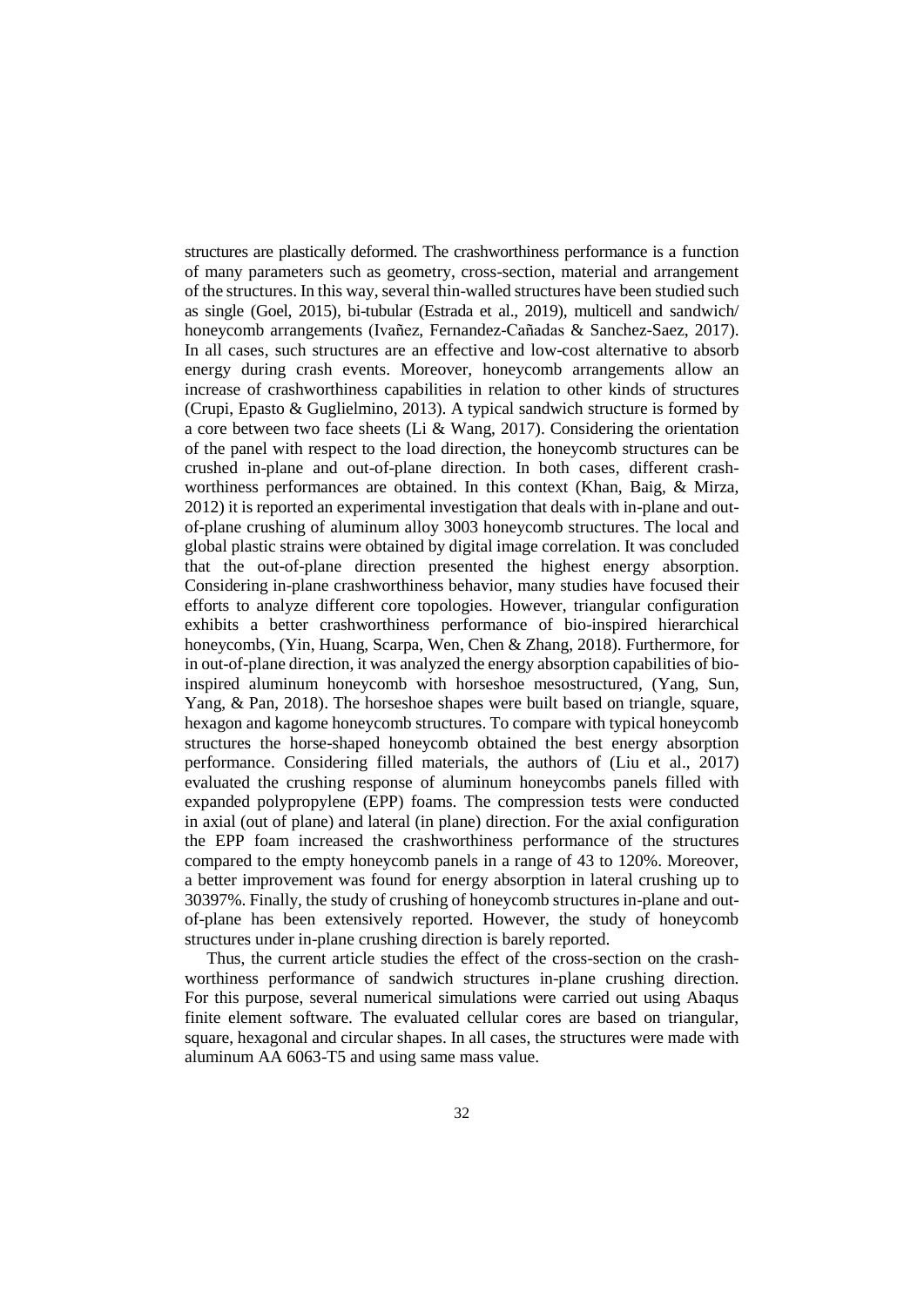## **2. MECHANICAL CHARACTERIZATION OF ALUMINUM ALLOY 6063-T5**

The use of light materials is one of the most important requirements in the crashworthiness design of vehicles. In order to guarantee an optimal strength/weight ratio of the structural components, the use of aluminum alloys is widely used. AA 6063-T5 exhibited an excellent mechanical behavior and great resistance to corrosion (Zhu, Qin, Wang & Qi, 2011). Thus, all evaluated structures in this study are made with AA6063-T5. The mechanical characterization was carried out following the tensile test ASTM7-E8 for rectangular specimens. An AG-X plus 100kN Shimadzu universal test machine with a quasi-static velocity of 2 mm/min was used for the tensile tests. Details of the tensile specimens are depicted in Figure 1.



**Fig. 1. Tensile sample for ASTM7-E8 (units in mm)**

The mechanical response of the specimen is shown in Figure 2. From this curve, the mechanical characterization of AA6063-T5 was carried out. The parameters used in Abaqus models are listed in Table 1, which are consistent with previous works, (Wang, Li & Zhang, 2016). Due to quasi-static nature of the tensile test besides of small strain rate sensitivity of  $6063$ -T5 alloy in a range of  $10^{-4}$  to 10<sup>3</sup> s<sup>-1</sup>, the strain rate effects were neglected, (Smerd, Winkler, Salisbury, Worswick, Lloyd & Finn, 2005).



**Fig. 2. Force-displacement curve for AA6063-T5**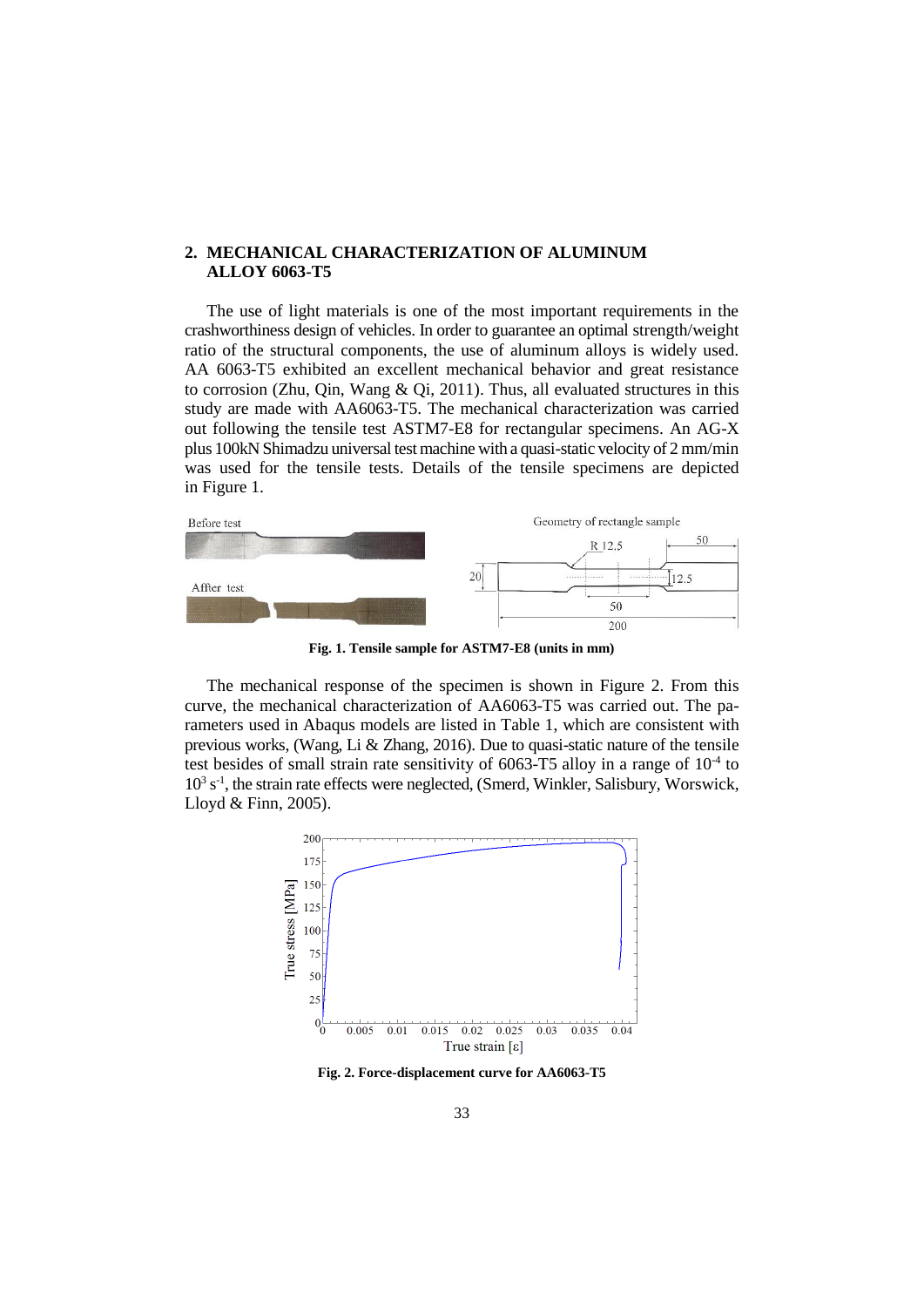Tab. 1. Mechanical properties for AA6063-T5

| <b>Elasticity</b> | Young modulus [MPa]      | Poisson coefficient Density [ $kg/m3$ ] |      |  |
|-------------------|--------------------------|-----------------------------------------|------|--|
|                   | 66940                    | 0.33                                    | 2700 |  |
| <b>Plasticity</b> | Yield stress $S_v$ [MPa] |                                         |      |  |
|                   | 158.79                   |                                         |      |  |

#### **3. FIRST NUMERICAL MODEL WITH EXPERIMENTAL VALIDATION**

Given that our study is of numerical kind, a first model designated as (S-00) worked out using Abaqus/explicit was conducted. The numerical model was validated through a quasi-static compression test utilizing a universal test machine at 6 mm/min. The discrete model was developed with the assumption that the core of the sandwich panel is obtained from the joint of several single profiles. In this way, the discrete model describes a single square profile subjected to in-plane compression (lateral). The profile was built with AA6063-T5 and height (H) of 38.3 mm, length (L) of 130 mm and thickness (t) of 1.4 mm. The tube was modeled using S4R shell elements with elastoplastic properties described in Table 1. Meanwhile R3D4 elements were used to model the compressed plates as rigid bodies. During the compression test, the structure was set between two rigid plates in lateral direction. A contact interaction with friction coefficient of  $\mu = 0.3$  was implemented, (Zhang, Zhang & Wang, 2016). From experimental validation and mesh convergence analysis, an element of 2.5 mm was implemented. Therefore, a total number of 3120 elements were generated. Details of the physical and numerical models are described in Figure 3.



**Fig. 3. Lateral compression of S-00 profile: a) discrete model and b) experimental model**

The force-displacement curves for both cases were obtained and are compared as shown in Figure 4. In the same plot, the results for the mesh convergence analysis also are presented. In this sense, coarse (5 mm), medium (2.5 mm) and fine (1 mm) meshes were evaluated. Despite of the numerical curves present very little difference, when a zoom on  $P_{max}$  region is made a convergence criterion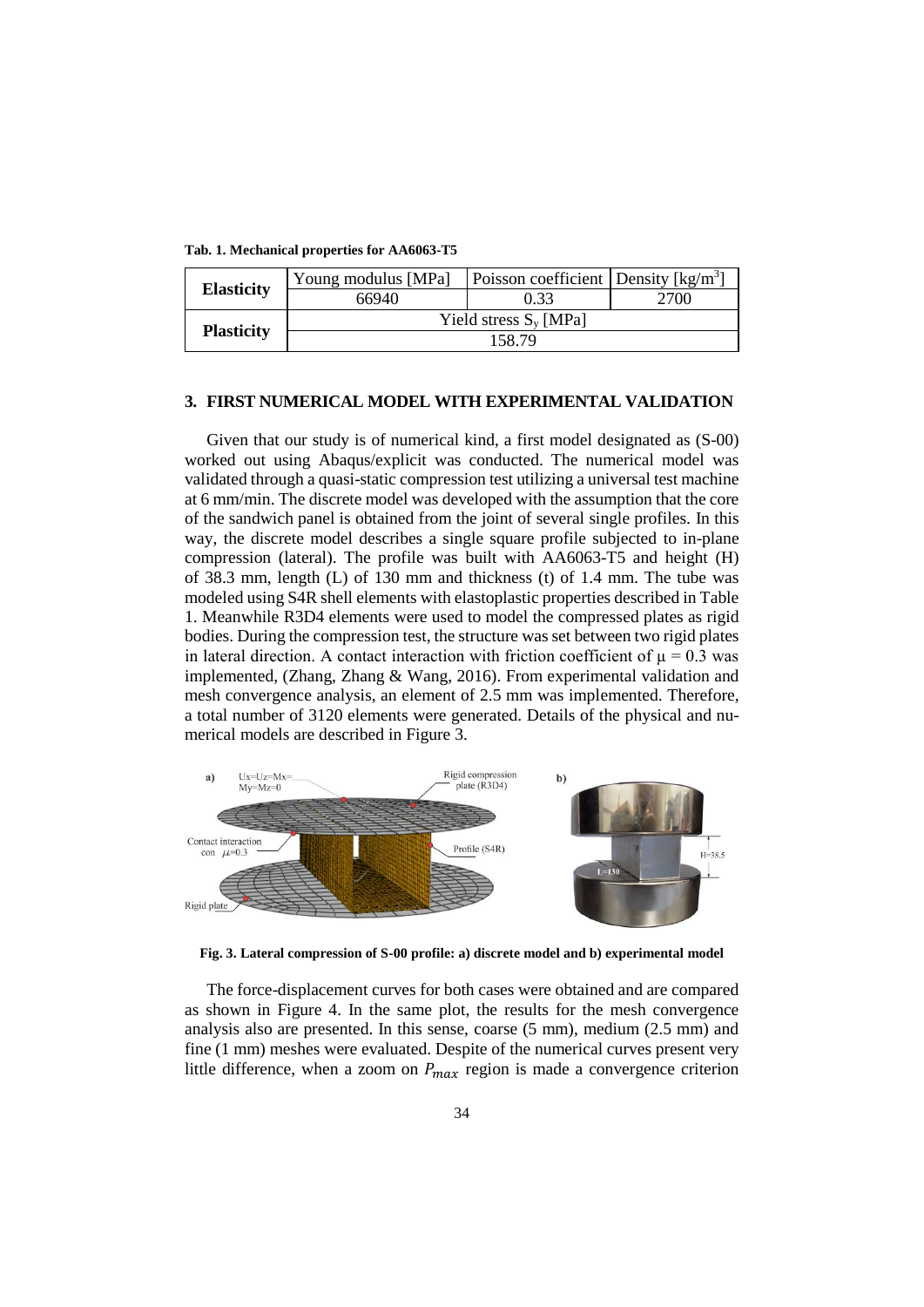is obtained. A difference close to 2% for fine and medium mesh is obtained. This was not the case for the coarse mesh. Thus, the medium (2.5 mm) element size was validated and the corresponding results are discussed below. As it is observed in Figure 4, the discrete model correctly represents the compression behavior of the structure in quantitative and qualitative way. In this sense, the numerical results predicted a  $P_{max}$  value of 46.67 kN and energy absorption of 0.133 kJ, which represents a difference of 1.01% and 3 %, with respect to experimental setup. This discrepancy is associated to the complexity when the plastic deformation involving contact phenomena is captured. In Figure 5 as the compression is carried out the contact area changes from plane to line condition. With regard to the mechanical behavior (see Fig. 4) this is characterized by an increase of compression force until a maximum value of  $P_{max}$  ~47 kN. Subsequently, the failure of the structure is reached, provoking a drastic drop of the force within the first 2 mm. Afterwards, a smooth decrease is obtained along the compression procedure (20 mm), which is stopped to reach a compression force equal to 5 kN.



**Fig. 4. Comparison of force displacement-curves for first discrete model (S-00)**

The final deformation state is presented in Figure 5. The discrete model captured correctly the experimental collapsing mode of the structure. Considering the cross-section, the plastic deformation initiated with the formation of a hingeline along the length of the profile at middle height. After that, a rolling inside effect on vertical edges was noticed. As the rolling effect increased, the top edge suffers a concave plastic deformation. Opposite deformation occurred at the bottom edge.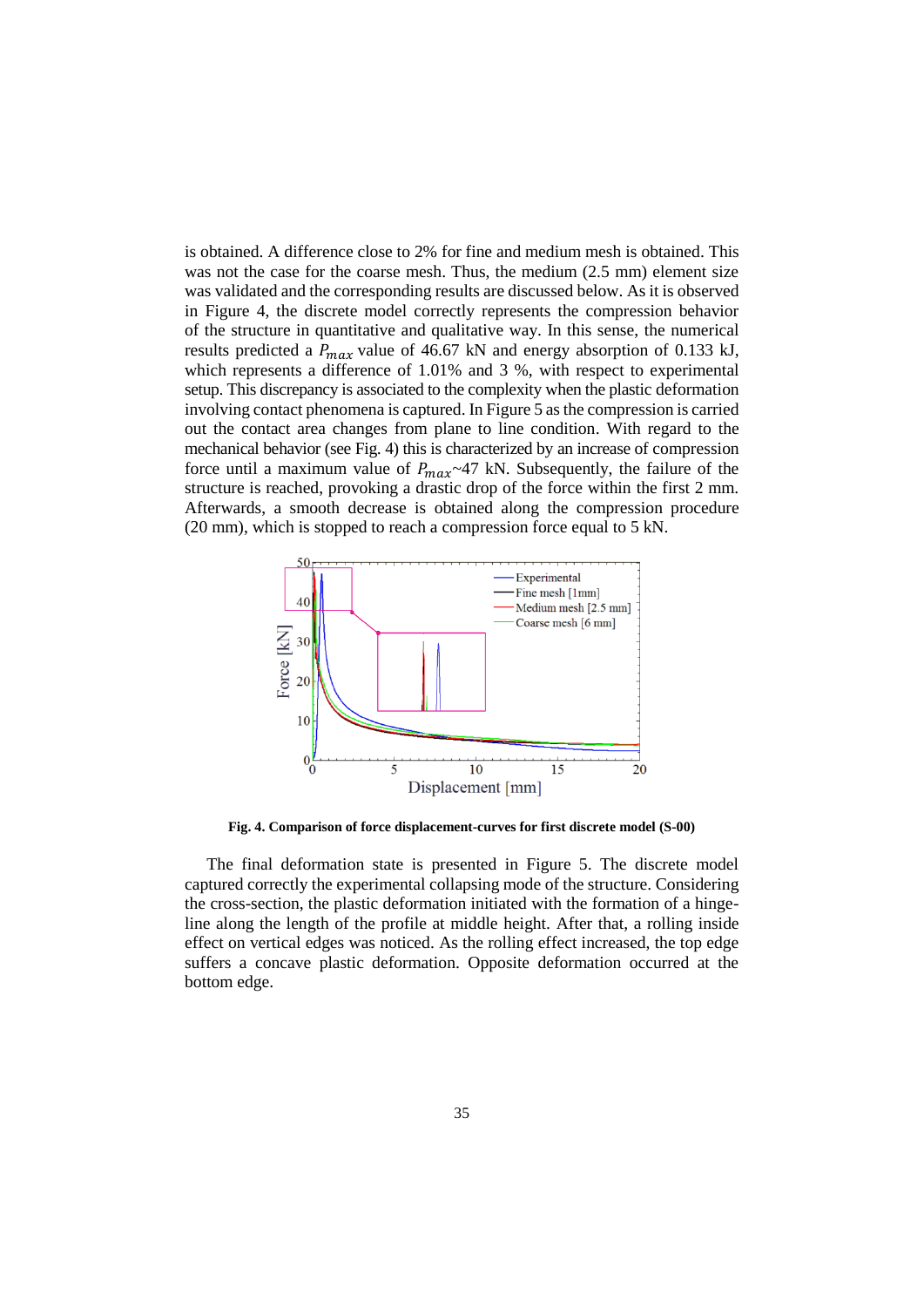

**Fig. 5. Final deformation state: a) is the cross-section and b) the isometric view**

Lastly, according to Figure 4 and 5 the numerical model describes the mechanical behavior of the profile in the quantitative and qualitative way. Hence, the discrete model is validated, and we can continue with the study of the effect of the crosssection on crashworthiness performance of sandwich structures under lateral load.

## **4. NUMERICAL SIMULATIONS**

The main contribution of this paper was to analyze the effect of the crosssection of sandwich structures when are subjected to quasi-static lateral compression. For this purpose, numerous simulations were carried out. The analyzed crosssections included triangular, square, hexagonal and circular shapes. In order to get a reliable comparison, all sandwich arrangements presented same mass (0.369 kg) and were made with an aluminum 6063-T5 alloy. The assessment of the structures was carried out by dimensional and dimensionless crashworthiness parameters. The most important are as follows: the peak load  $(P_{max})$ , the energy absorption  $(E_a)$ , the mean crush force  $(P_m)$ , the crush force efficiency (CFE) and the specific energy absorption (SEA). Where  $F$  is the compression force,  $\delta$  the displacement and  $m$  the mass. The  $E_a$  was obtained by integration of the area under force vs displacement curves, using an integration method known as trapezium rule. Regarding the CFE, optimal performance of the structure is obtained when CFE equals to 1. Details of the evaluated specimens and crashworthiness parameters are shown in Table 2.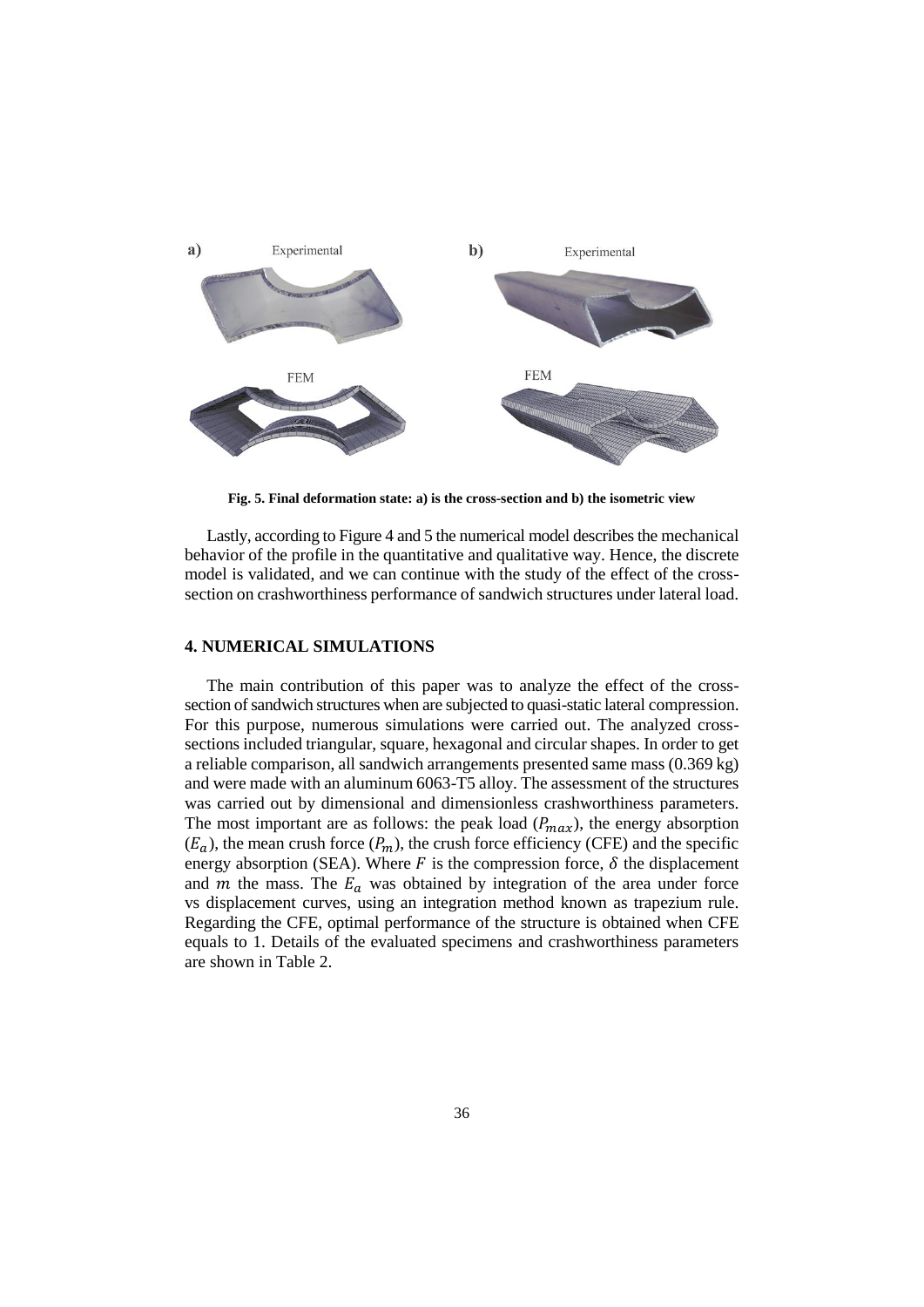**Tab. 2. Numerical setup (dimensions in mm)**

| Plane of compression<br>$\mathcal{L}_{2o}$ | <b>Cross-sections</b><br>ST.<br>17.32<br>20<br><b>SH</b><br>17.32<br>$\approx$<br>120° | 15<br>SS<br>$\overline{5}$<br>SC<br>φ19<br>$\mathit{CFE} = \frac{P_m}{P_{max}}$ | Crashworthiness indicators<br>$E_a = \int_a^{\delta} F \cdot d\delta$ $P_m = \frac{E_a}{\delta}$<br>$SEA = \frac{E_a}{m}$ |
|--------------------------------------------|----------------------------------------------------------------------------------------|---------------------------------------------------------------------------------|---------------------------------------------------------------------------------------------------------------------------|
| Specimen code                              | <b>Shape base</b>                                                                      | <b>Thickness</b> [mm]                                                           | Mass [kg]                                                                                                                 |
| <b>ST</b>                                  | Triangular                                                                             | 0.884                                                                           | 0.369                                                                                                                     |
| SS                                         | Square                                                                                 |                                                                                 | 0.369                                                                                                                     |
| <b>SH</b>                                  | Hexagonal                                                                              | 1.395                                                                           | 0.369                                                                                                                     |
| <b>SC</b>                                  | Circular                                                                               | 0.915                                                                           | 0.369                                                                                                                     |

# **5. RESULTS**

The crashworthiness performance of the structures was obtained from the analysis of the crushing force vs. displacement curves. The structures with triangular and square base exhibited a peak load ( $P_{max}$ ) value followed by a drop of the crushing force. Meanwhile, the structures close to circular shape described a smooth transition between  $P_{max}$  and mean crushing force  $(P_m)$ . Depending on the crosssection, different values of  $P_{max}$  in a range of 188 to 53 kN were calculated. The interaction between the walls of the structures modified the typical deformation mode described for the single profiles (Fan, Hong, Sun, Xu & Jin, 2015). Hexagonal and circular profiles presented higher deformation than triangular and square sandwich structures, as can be seen in Table 3 and 4. This was corroborated observing the plot of the energy absorption  $(E_a)$  along with the displacement (see Table 4). Hexagonal and circular cross-section, in turn, presented higher stability during the compression test.



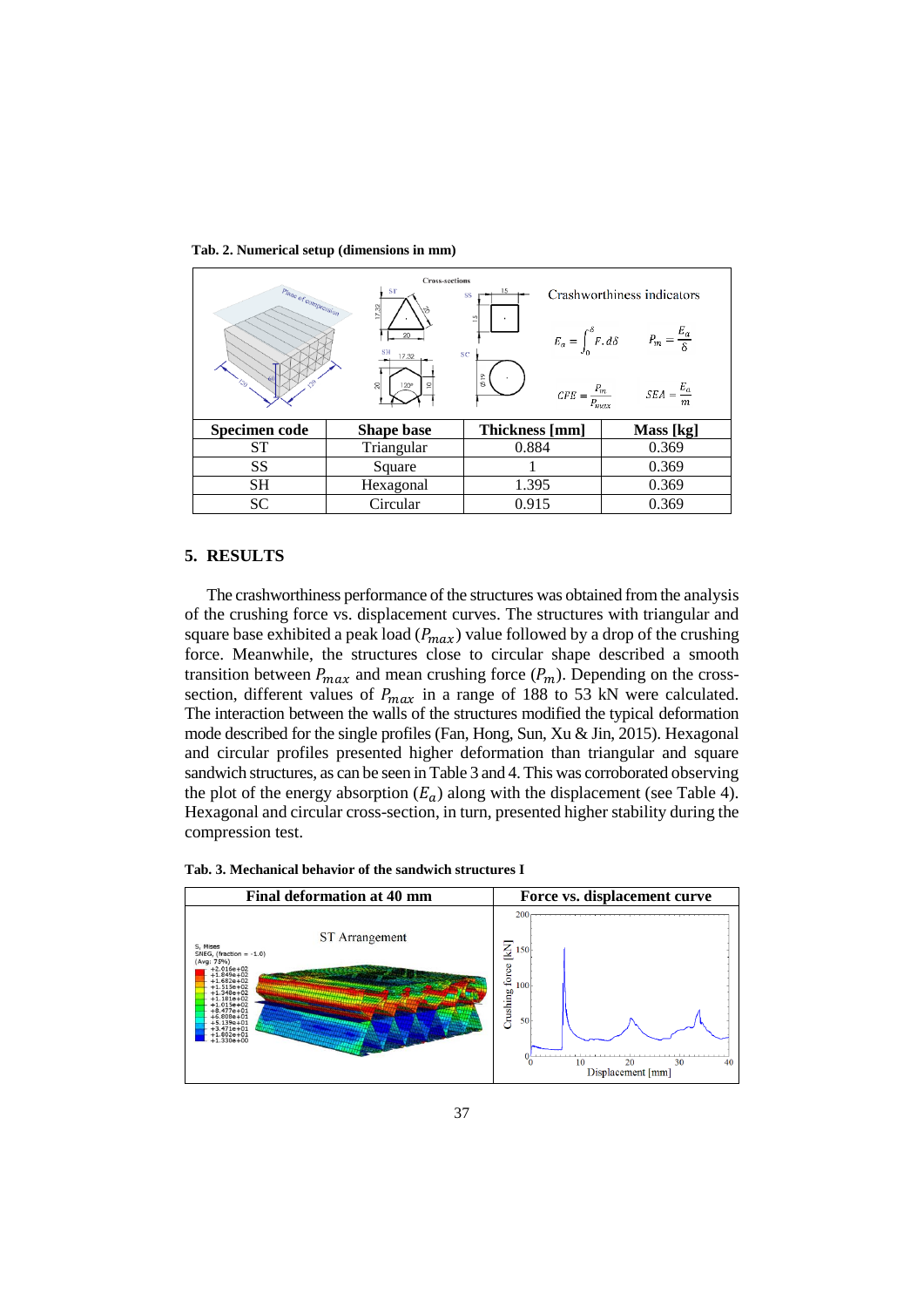

**Tab. 4. Mechanical behavior of the sandwich structures II**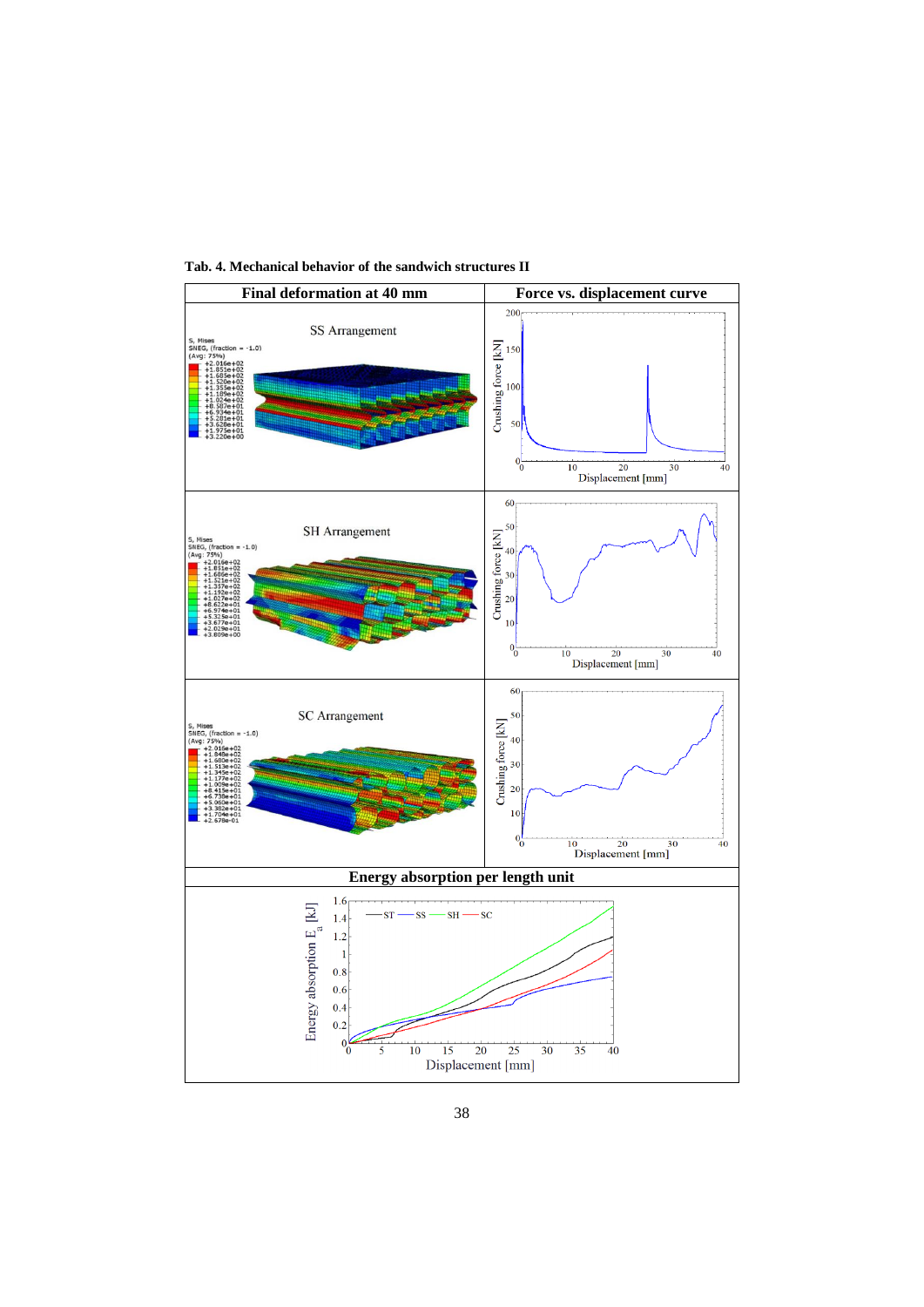A summary of crashworthiness results of the whole evaluated sandwich arrangements is compiled in Table 5. The energy absorption  $(E_a)$  performance of the structures was directly influenced by the cross-section. The best  $E_a$  was obtained for hexagonal structures (SH) with 1.553 kJ, which represents an increase of 108.17% respect to the lowest  $E_a$  value for the HS profile. (0.746 kJ). This behavior was verified by calculating the maximum mean crush force  $(P_m)$  and specific energy absorption (SEA) equal to 38.82 kN and 4.20 J/gr, respectively. On the other hand, the poorest crashworthiness performance was achieved for the triangular sandwich structure (ST). This condition is associated to small deformation besides of the apparition of the buckling phenomena.

| Code      | $P_{max}$ [kN] | $P_m$ [kN] | $E_a$ [kJ] | $SEA$ [J/gr] |
|-----------|----------------|------------|------------|--------------|
| ST        | 153.33         | 29.82      | 1.193      | 3.23         |
| SS        | 188.81         | 18.65      | 0.746      | 2.02         |
| <b>SH</b> | 55.44          | 38.82      | 1.553      | 4.20         |
| <b>SC</b> | 53.50          | 25.80      | 1.049      | 2.84         |

**Tab. 5. Mechanical behavior of the honeycomb structures**

A high  $E_a$  value does not necessarily represent the best crashworthiness performance. In this way, the crushing force efficiency (CFE) is a more useful parameter. The CFE involves a comparison of the  $P_m$  and  $P_{max}$  values. An optimal behavior of the profiles is achieved when the CFE value is close to the unit. A comparison of CFE values for all sandwich arrangements is shown in Figure 6.



**Fig. 6. Comparison of CFE parameter for all evaluated structures**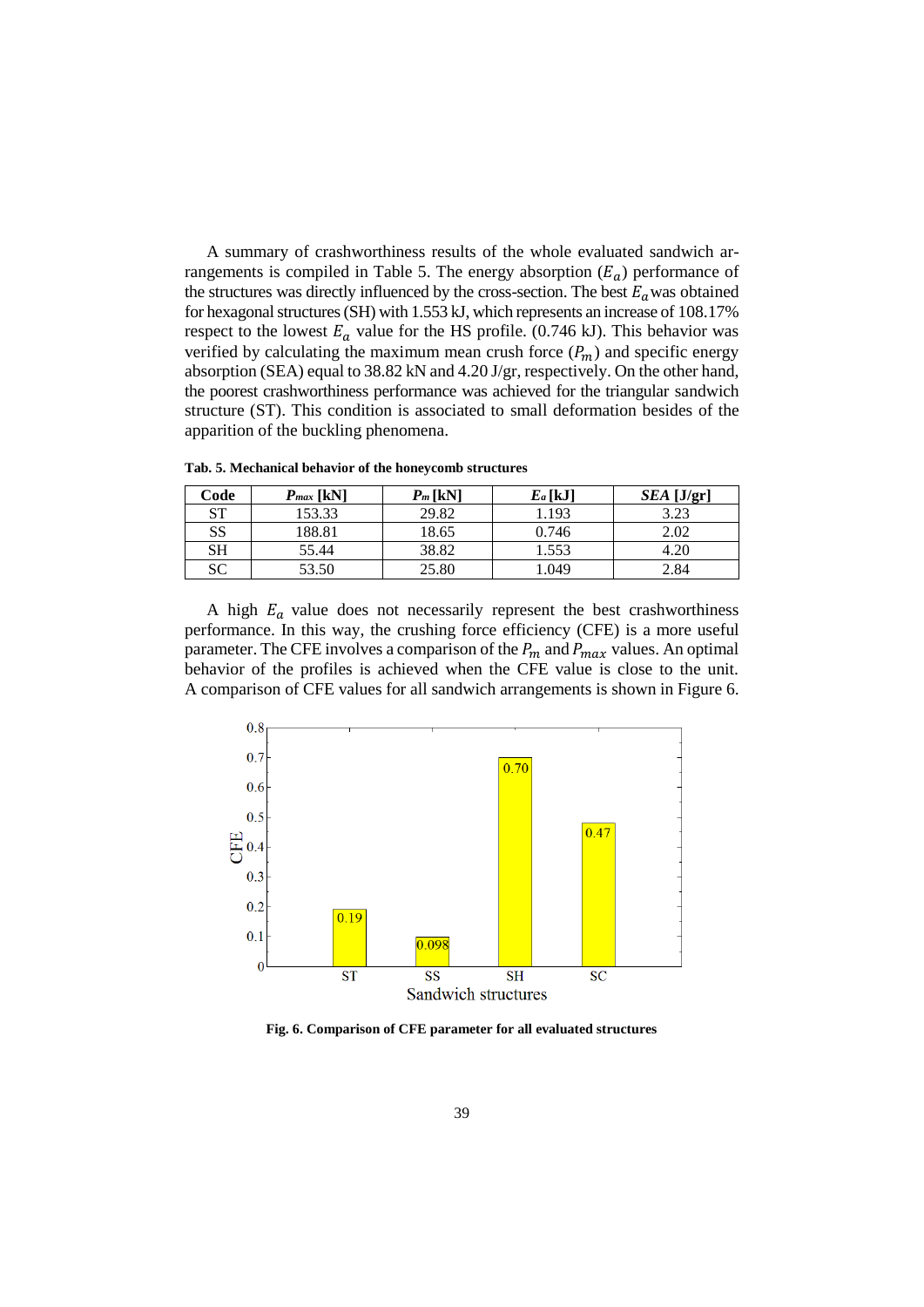According to Figure 6, cross-sections with many edges or close to the circular shape show a better CFE performance. In this way, two trends were described by the structures. The first is formed by structures ST and SS, which is characterized by low CFE values close to 0.2. This condition was obtained due to a high  $P_{max}$ value at the beginning of the crushing process, followed for a drastic drop to the crush force. The opposite case was observed for structures SH and SC where only minor differences between  $P_{max}$  and  $P_m$  were calculated. Therefore, higher CFE values were achieved. The best CFE value of 0.70 was obtained for the sandwich structure with hexagonal base. This means an increase of 700% respect to the lowest CFE value (0.1). The hexagonal cross-section allowed for high resistance to form the plastic hinge lines with a great stability of the arrangement during all crushing process. Thus, profiles with hexagonal cross-section should be considered to the control of lateral impacts.

#### **6. CONCLUSION**

A numerical study of the effect of the cross-section on the crashworthiness performance of sandwich structures under lateral load was carried out. According to our study, the following conclusions were obtained:

- 1. Considering the same mass for all structures (369 g), the energy absorption  $(E_a)$  is highly dependent on the arrangement of the single profiles in the cross-section. In second instance, the  $E_a$  depends on the geometrical base of these profiles. This condition explains the higher  $E_a$  value for the triangle specimen respect to the square sandwich profile.
- 2. The  $E_a$  capabilities can be improved when hexagonal cross-section is implemented. In this way, an increase of 108% was calculated in relation to the lowest value that was calculated for square sandwich structure (0.746 kJ).
- 3. As the cross-section tends to form a circular shape, a decrease in the peak load ( $P_{max}$ ) value was computed. The lowest  $P_{max}$  value ~53.50 kN was obtained by the sandwich structure with circular base (SC).
- 4. Regarding to CFE parameter, a better performance is obtained when the crosssection tends to form hexagonal or circular shape. Then, an improvement in a range from 480% to 700 % can be achieved.
- 5. Square and triangular cross-section are not recommended to design energy absorption systems due to the high  $P_{max}$  values and the instability presented during crushing process.
- 6. Finally, hexagonal honeycomb structure presents the best crashworthiness performance with a CFE value equal to 0.70. This means an excellent stability with a large plastic deformation. This kind of structure can be used to reduce injuries and fatalities during axial impacts.